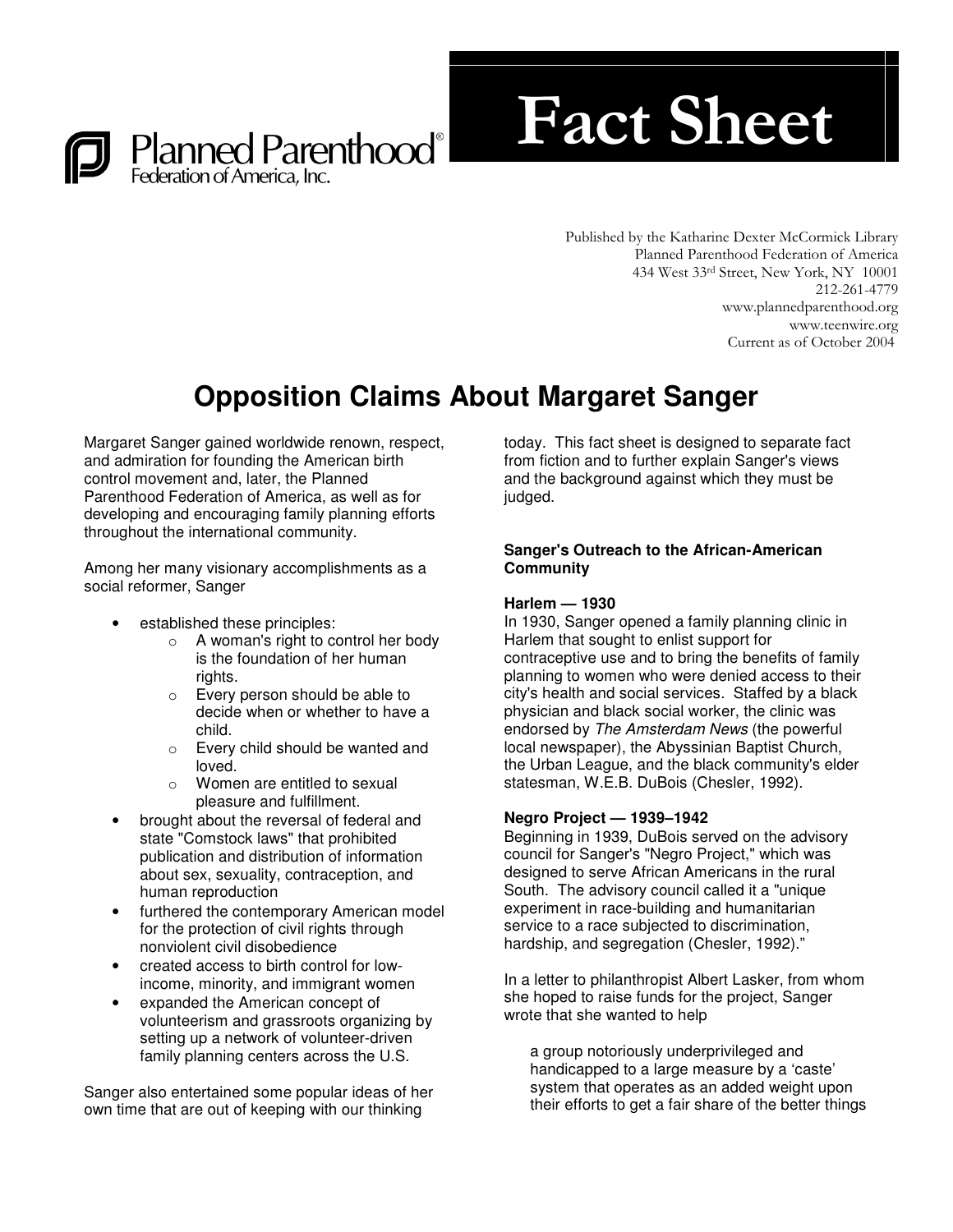in life. To give them the means of helping themselves is perhaps the richest gift of all. We believe birth control knowledge brought to this group, is the most direct, constructive aid that can be given them to improve their immediate situation (Sanger, 1939, July).

In 1942, she wrote again to Lasker, saying

I think it is magnificent that we are in on the ground floor, helping Negroes to control their birth rate, to reduce their high infant and maternal death rate, to maintain better standards of health and living for those already born, and to create better opportunities for those who will be born (Sanger, 1942)."

Other leaders of the African-American community who were involved in the project included Mary McLeod Bethune, founder of the National Council of Negro Women, and Adam Clayton Powell Jr., pastor of the Abyssinian Baptist Church in Harlem.

The Negro Project was also endorsed by prominent white Americans who were involved in social justice efforts at this time, including Eleanor Roosevelt, the most visible and compassionate supporter of racial equality in her era; and the medical philanthropists, Albert and Mary Lasker, whose financial support made the project possible (Chesler, 1992).

# **Division of Negro Service —1940–43**

Sanger's Birth Control Federation of America, which became Planned Parenthood Federation of American in 1942, established a Division of Negro Service to oversee the Negro Project and to implement Sanger's educational outreach to African Americans nationally. Sponsored by Sanger's fundraising efforts and directed by Florence Rose, the division provided black organizations across the country with Planned Parenthood literature, set up local educational exhibits, facilitated local and national public relations, and employed an African-American doctor, Mae McCarroll, to lobby medical groups and teach contraceptive techniques to other black doctors.

# **Martin Luther King Jr.**

In 1966, the year Sanger died, the Rev. Martin Luther King, Jr. said

> There is a striking kinship between our movement and Margaret Sanger's early efforts. . . . Our sure beginning in the struggle for equality by nonviolent direct action may not have been so resolute without the tradition

established by Margaret Sanger and people like her (King, 1966).

#### **Was Sanger racially motivated?**

Despite the admiration that African-American heroes like DuBois, Powell, and King held for Sanger, arguments continue about whether or not her outreach to the black community was racially motivated. The patriarchal racism of the social policy of the time and the well-intentioned paternalism of philanthropists to "lift up" African-Americans, may have influenced Sanger. But there is no evidence that Sanger, or the Federation, intended to coerce black women into using birth control:

The fundamental belief, underscored at every meeting, mentioned in much of the behind-thescenes correspondence, and evident in all the printed material put out by the Division of Negro Service, was that uncontrolled fertility presented the greatest burden to the poor, and Southern blacks were among the poorest Americans. In fact, the Negro Project did not differ very much from the earlier birth control campaigns in the rural South … it would have been more racist, in Sanger's mind, to ignore African Americans in the South than to fail at trying to raise the health and economic standards of their communities ("Birth Control or Race Control," 2001).

### **Sanger and Eugenics**

Eugenics is a theory of improving hereditary qualities by socially controlling human reproduction. Eugenicists, including the Nazis, were opposed to the use of contraception or abortion by healthy and "fit" women (Grossmann, 1995). In fact, Sanger's books were among the very first burned by the Nazis in their campaign against family planning ("Sanger on Exhibit," 1999/2000). (Sanger helped several Jewish women and men and others escape the Nazi regime in Germany ("Margaret Sanger and the 'Refugee Department'," 1993).)

Sanger, however, clearly identified with the broader issues of health and fitness that concerned the early 20th-century eugenics movement, which was enormously popular and well-respected during the 1920s and '30s — decades in which treatments for many hereditary and disabling conditions were unknown. But Sanger always believed that reproductive decisions should be made on an individual and not a social or cultural basis, and she consistently and firmly repudiated any racial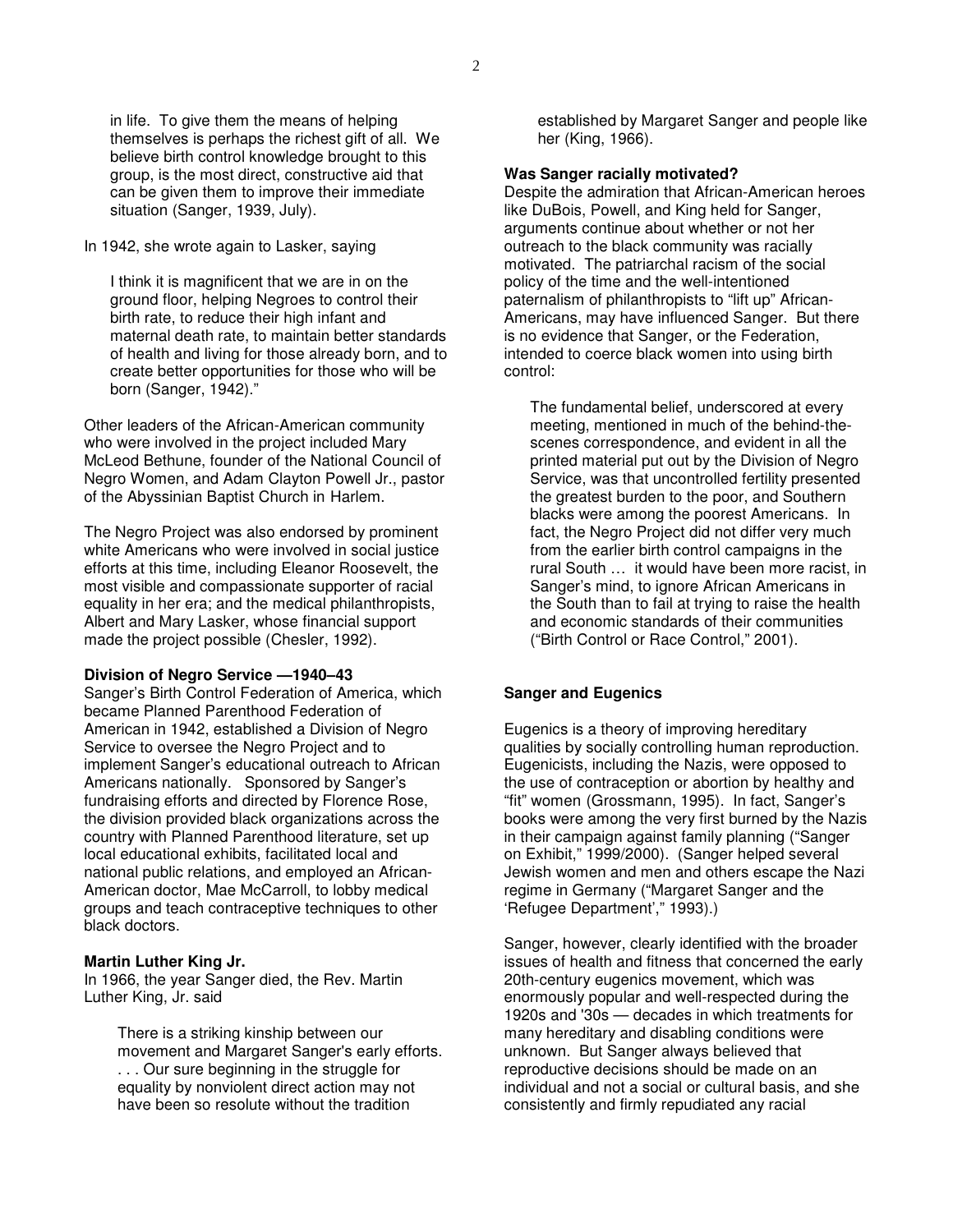application of eugenics principles. For example, Sanger vocally opposed the racial stereotyping that effected passage of the Immigration Act of 1924, on the grounds that intelligence and other inherited traits vary by individual and not by group (Chesler, 1992).

Though she tried for years, Sanger was unable to convince the leaders of the eugenics movement to accept her credo that "No woman can be free who does not own and control her body (Sanger, 1920)." Her on-going disagreement with the eugenicists of her day is clear from her remarks in *The Birth Control Review* of February 1919:

> Eugenists imply or insist that a woman's first duty is to the state; we contend that her duty to herself is her first duty to the state. We maintain that a woman possessing an adequate knowledge of her reproductive functions is the best judge of the time and conditions under which her child should be brought into the world. We further maintain that it is her right, regardless of all other considerations, to determine whether she shall bear children or not, and how many children she shall bear if she chooses to become a mother. … Only upon a free, selfdetermining motherhood can rest any unshakable structure of racial betterment (Sanger, 1919a).

Although Sanger uniformly repudiated the racist exploitation of eugenics principles, she agreed with the "progressives" of her day who favored

- incentives for the voluntary hospitalization and/or sterilization of people with untreatable, disabling, hereditary conditions
- the adoption and enforcement of stringent regulations to prevent the immigration of the diseased and "feebleminded" into the U.S.
- placing so-called illiterates, paupers, unemployables, criminals, prostitutes, and dope-fiends on farms and open spaces as long as necessary for the strengthening and development of moral conduct

Planned Parenthood Federation of America finds these views objectionable and outmoded. Nevertheless, anti-family planning activists continue to attack Sanger, who has been dead for nearly 40 years, because she is an easier target than the unassailable reputation of PPFA and the contemporary family planning movement. However, attempts to discredit the family planning movement

because its early 20th-century founder was not a perfect model of early 21st-century values is like disavowing the *Declaration of Independence* because its author, Thomas Jefferson, bought and sold slaves.

### **Published Statements that Distort or Misquote Margaret Sanger**

Through the years, a number of alleged Sanger quotations, or allegations about her, have surfaced with regularity in anti-family planning publications:

### **"More children from the fit, less from the unfit that is the chief issue in birth control."**

A quotation falsely attributed to Margaret Sanger, this statement was made by the editors of *American Medicine* in a review of an article by Sanger. The editorial from which this appeared, as well as Sanger's article, "Why Not Birth Control Clinics in America?" were reprinted side-by-side in the May 1919 *Birth Control Review* (Sanger, 1919b).

#### **"The mass of ignorant Negroes still breed carelessly and disastrously, so that the increase among Negroes, even more than the increase among whites, is from that portion of the population least intelligent and fit, and least able to rear their children properly."**

Another quotation falsely attributed to Margaret Sanger, this was actually written for the June 1932 issue of *The Birth Control Review* by W.E.B. DuBois, founder of the National Association for the Advancement of Colored People (NAACP). Taken out of the context of his discussion about the effects of birth control on the balance between quality-of-life considerations and race-survival issues for African-Americans, Dubois' language seems insensitive by today's standards.

# **"Blacks, soldiers, and Jews are a menace to the race."**

This fabricated quotation, falsely attributed to Sanger, was concocted in the late 1980s. The alleged source is the April 1933 *Birth Control Review* (Sanger ceased editing the *Review* in 1929). That issue contains no article or letter by Sanger.

### **"To create a race of thoroughbreds . . ."**

This remark, again attributed originally to Sanger, was made by Dr. Edward A. Kempf and has been cited out of context and with distorted meaning. Dr. Kempf, a progressive physician, was actually arguing for state endowment of maternal and infant care clinics. In her book *The Pivot of Civilization*,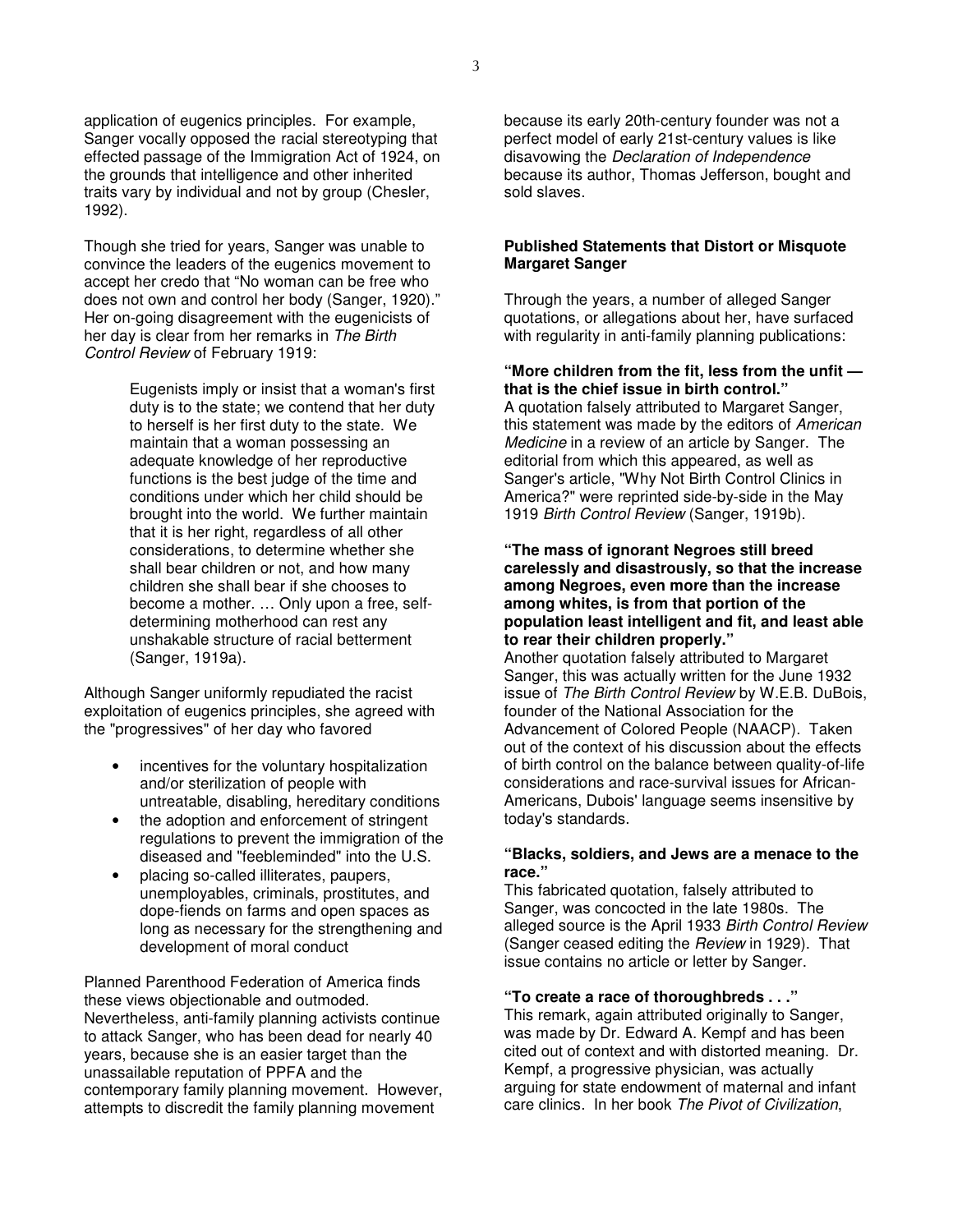Sanger quoted Dr. Kempf's argument about how environment may improve human excellence:

> Society must make life worth the living and the refining for the individual by conditioning him to love and to seek the love-object in a manner that reflects a constructive effect upon his fellow-men and by giving him suitable opportunities. The virility of the automatic apparatus is destroyed by excessive gormandizing or hunger, by excessive wealth or poverty, by excessive work or idleness, by sexual abuse or intolerant prudishness. The noblest and most difficult art of all is the raising of human thoroughbreds (Sanger, 1922 [1969]).

It was in this spirit that Sanger used the phrase, "Birth Control: To Create a Race of Thoroughbreds," as a banner on the November 1921 issue of the *Birth Control Review*. (Differing slogans on the theme of voluntary family planning sometimes appeared under the title of *The Review*, e.g., "Dedicated to the Cause of Voluntary Motherhood," January 1928.)

#### **"The most merciful thing that the large family does to one of its infant members is to kill it."**

This statement is taken out of context from Margaret Sanger's *Woman and the New Race* (Sanger, 1920). Sanger was making an ironic comment — not a prescriptive one — about the horrifying rate of infant mortality among large families of early 20th-century urban America. The statement, as grim as the conditions that prompted Sanger to make it, accompanied this chart, illustrating the infant death rate in 1920:

#### Deaths During First Year

| 1 <sup>st</sup> born children 23% | 7 <sup>th</sup> born children 31%  |
|-----------------------------------|------------------------------------|
| 2 <sup>nd</sup> born children 20% | 8 <sup>th</sup> born children 33%  |
| 3 <sup>rd</sup> born children 21% | 9 <sup>th</sup> born children 35%  |
| 4 <sup>th</sup> born children 23% | 10 <sup>th</sup> born children 41% |
| 5 <sup>th</sup> born children 26% | 11 <sup>th</sup> born children 51% |
| 6 <sup>th</sup> born children 31% | 12 <sup>th</sup> born children 60% |

#### **"We do not want word to get out that we want to exterminate the Negro population."**

Sanger was aware of African-American concerns, passionately argued by Marcus Garvey in the 1920s, that birth control was a threat to the survival of the black race. This statement, which acknowledges those fears, is taken from a letter to Clarence J. Gamble, M.D., a champion of the birth control movement. In that letter, Sanger describes her

strategy to allay such apprehensions. A larger portion of the letter makes Sanger's meaning clear:

> It seems to me from my experience . . . in North Carolina, Georgia, Tennessee, and Texas, that while the colored Negroes have great respect for white doctors, they can get closer to their own members and more or less lay their cards on the table. . . . They do not do this with the white people, and if we can train the Negro doctor at the clinic, he can go among them with enthusiasm and with knowledge, which, I believe, will have far-reaching results. . . . His work, in my opinion, should be entirely with the Negro profession and the nurses, hospital, social workers, as well as the County's white doctors. His success will depend upon his personality and his training by us.

> The minister's work is also important, and also he should be trained, perhaps by the Federation, as to our ideals and the goal that we hope to reach. We do not want word to go out that we want to exterminate the Negro population, and the minister is the man who can straighten out that idea if it ever occurs (Sanger, 1939, December).

### **"As early as 1914 Margaret Sanger was promoting abortion, not for white middle-class women, but against 'inferior races' — black people, poor people, Slavs, Latins, and Hebrews were 'human weeds.'"**

This allegation about Margaret Sanger appears in an anonymous flyer, "Facts About Planned Parenthood," that is circulated by anti-family planning activists. Margaret Sanger, who passionately believed in a woman's right to control her body, never "promoted" abortion because it was illegal and dangerous throughout her lifetime. She urged women to use contraceptives so that they would not be at risk for the dangers of illegal, backalley abortion. Sanger never described any ethnic community as an 'inferior race' or as 'human weeds.'

In her lifetime, Sanger won the respect of international figures of all races, including the Rev. Martin Luther King, Jr.; Mahatma Gandhi; Shidzue Kato, the foremost family planning advocate in Japan; and Lady Dhanvanthi Rama Rau of India all of whom were sensitive to issues of race.

# *The Rising Tide of Color Against White World Supremacy*

This is the title of a book falsely attributed to Sanger. It was written by Lothrop Stoddard and reviewed by